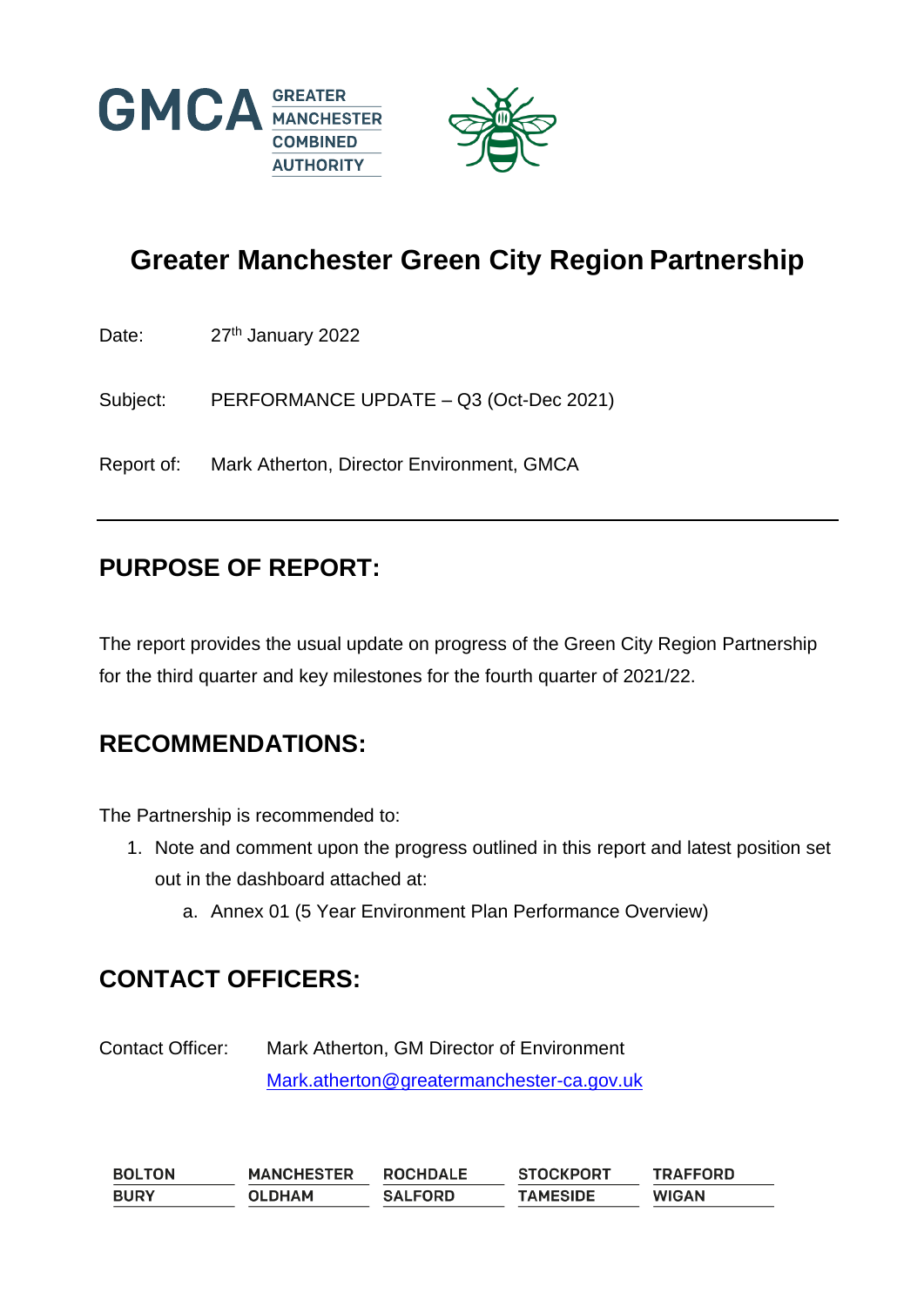## **1. OVERVIEW OF PROGRESS**

The update at Annex 01 (5 Year Environment Plan Performance Overview) contains a summary of key progress during the last quarter across the areas within the 5 Year Environment Plan. There are a number of key successes to be highlighted, set out below:

## **1.1 Energy**

- Local Area Energy Planning (LAEP) Phase 2 progressing with Oldham and Stockport complete. Tameside due by end January 2022. Rochdale LAEP to be moved into Phase 3 to maximise the efficiency of ESC resources (Rochdale is 4 weeks away form completion). Modelling for the remaining LAEPs, Bolton Wigan and Trafford (Phase 3) is on-going. Bruntwood continue to complete the designs for their Heat as a Service (HaaS), however covid has impacted on end user engagement.
- Installation of Electric Vehicle (EV) chargers, modifications to existing Daikin Heat Pumps and Sonnen Batteries continues. However, due to the energy crisis, OVO have delayed the release of their proposed heating and mobility Value Sharing Propositions (VSP) energy tariff until Qtr. 1 2022.
- 33 potential investors have been interviewed by REGEN on the development of an investment business case
- The LEM animation has been amended to demonstrate the progression of the platform design works. Communications issued across several social media platforms.
- Go Neutral Smart Energy Call Off Framework tendered and evaluated. Site prioritisation and shortlisting activity completed. Regular drop-in sessions with districts established. Draft financial modelling tool completed.
- Energy Innovation Agency (EIA) All partners have signed the revised Consortia agreement. The draft business plan has been reviewed by the partnership and requires further work. Work continues to hone the EIA commercial offer and create the resourcing plan. Partner organisations have nominated representatives to the board and agreed that an interim Chair should be sought for circa 12 months whilst the Agency goes through its initial development phase.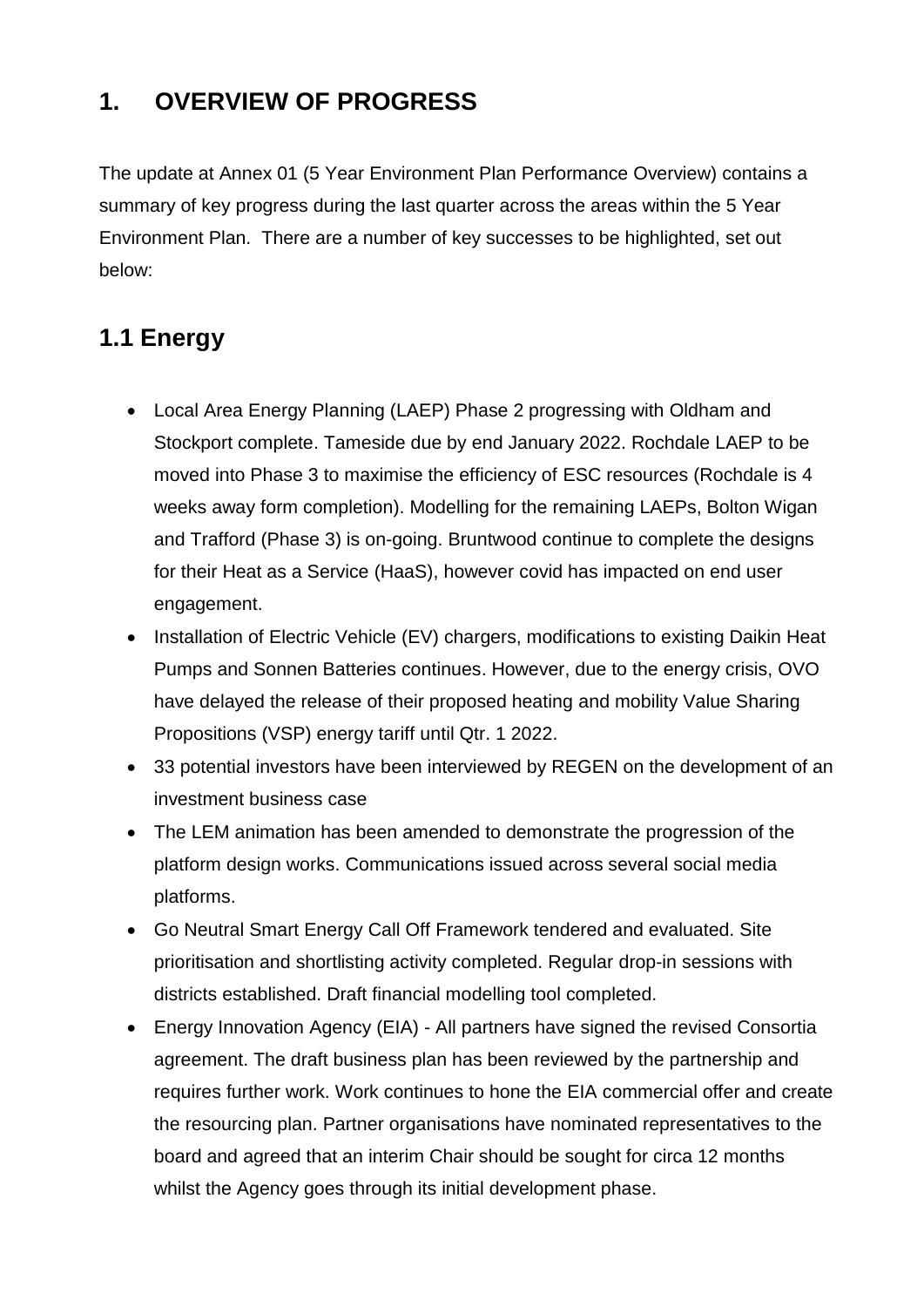- Trafford Energy Park (TEP) planning application submitted. Enabling works completed to establish the development platform for the Cryobattery and Battery Energy Storage System (BESS) projects.
- Application submitted to the Strategic Innovation Fund (SIF) in November 2021 to deliver a project (MUSHI) to explore costs and opportunities to use existing distribution networks and existing sites that may be options for small to medium scale green hydrogen production. This work is designed to understand the future business case around hydrogen to feed into TEP.

# **1.2 Buildings**

- The tender for the establishment of RetrofitGM, a vehicle to accelerator the retrofitting of domestic scale properties has been issued, with a closing date of 31<sup>st</sup> January 2022.
- The Retrofit taskforce action and implementation plan has been completed and is with the designers.
- Agreement obtained from BEIS to extend the Green Homes Grant for phase 1B and phase 2 delivery to June 2022. Procurement exercise completed for additional delivery partners for Phase 2.
- Discretionary extension for Public Sector Decarbonisation Scheme (PSDS) has been granted for those projects that cannot be completed by March 2022. Underspend of circa £6m - strategy has been agreed with Salix and delivery partners to allocate surplus monies to new battery storage projects. PSDS 3 application prepared and submitted. Technical review is underway by Salix technical team and clarifications have been agreed. Salix deadline to close this out is 21st January 2022. Partners currently reviewing responses to clarifications.
- Consultation on the Good Landlord Scheme with council enforcement teams completed and emerging priorities for spending shared.

## **1.3 Transport**

 Greater Manchester Cycle Hire launched in Salford and Manchester with first 250 bikes celebrated and 10,000 miles ridden in first month. Full approval granted for £500k Stockport Hazel Grove scheme.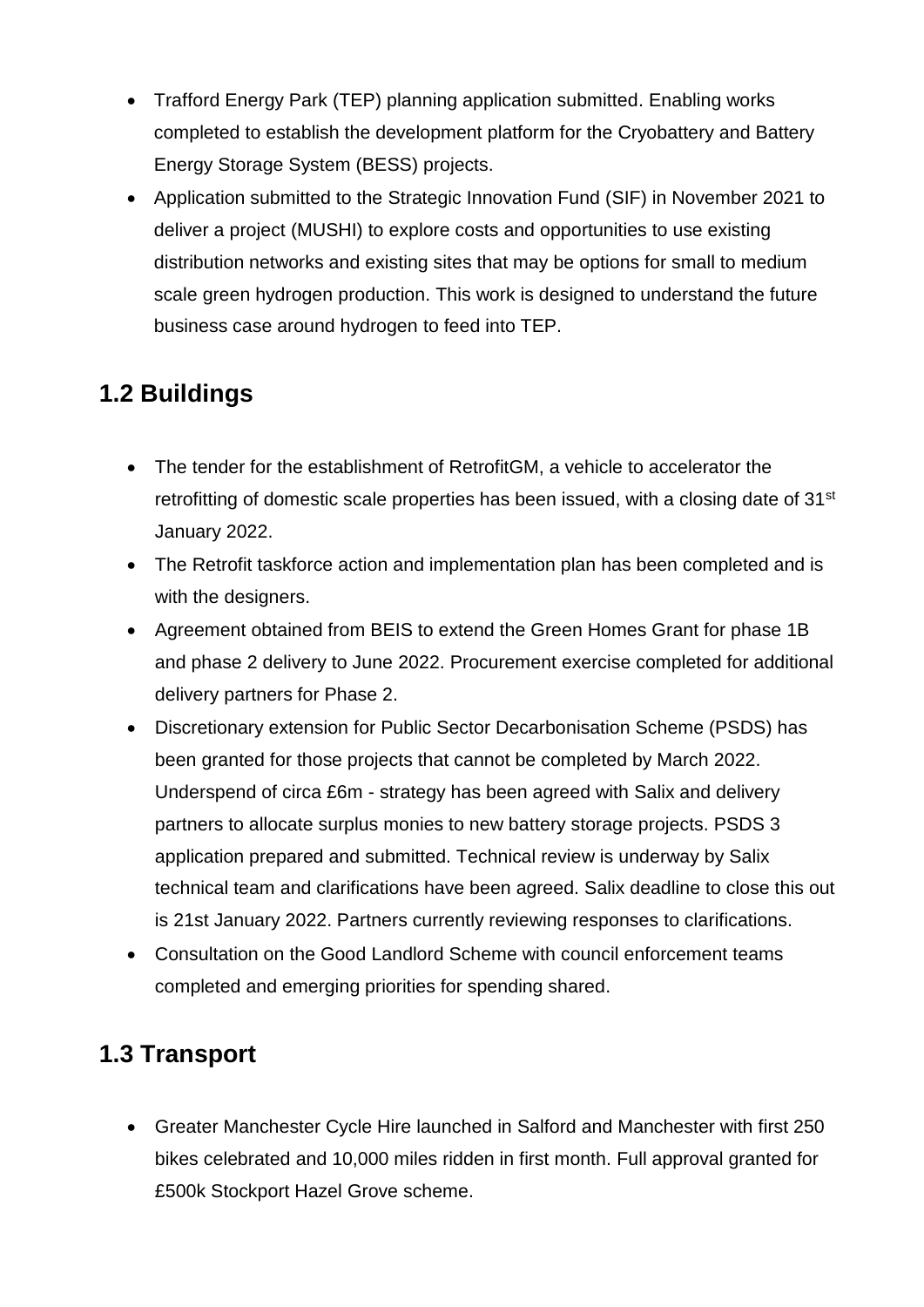- Side road zebra study published showing that zebra markings on side roads lead to drivers giving way 65% more than where there is no marking. TfGM to seek regulatory approval from the Department for Transport.
- Clean Air Plan The M1SP motorhomes and A575 and A580 at Worsley consultations have been analysed and are to be determined by elected members in January 2022. Installation of the Automatic Number Plate Recognition (ANPR) and Clean Air Zone signs are underway. Communications on clean air preparation and funding support (£120m) have commenced.
- Electric [Vehicle \(EV\)](https://be-ev.co.uk/tariff/) tariff launched for Be.EV network.
- 2 rapid chargers installed at Wythenshawe Station and A6 Crescent in Salford. Discussions with Trafford Centre ongoing but unlikely to proceed. Exploration of further sites continues including Manchester Airport.
- Submission of final Business Case for Zero Emission Bus Regional Areas fund due January 2022. If successful, would secure sufficient funds to convert Stockport Bus Depot to 100% Zero Emission Bus operation by 2025.
- In Qtr. 3 there have been 3 new funding applications to support the retrofit of 16 buses with grant award funding of £256k. Total of £3,287k grants paid out to operators and 231 retrofits completed in period. 12 new applications received for bus replacement funding (35 buses) with grant award funding in period of £0.560k.

#### **1.4 Sustainable Consumption and Production**

- Sustainable Consumption and Production (SCP) plan has been amended and strengthened following recommendations from SCP Challenge Group.
- Bee Net Zero launched at Green Summit to help and support businesses in Greater Manchester (GM) to become zero carbon by sign posting to existing services. Objective to reduce carbon footprint of GM economy by 10% per year.
- Renew Hub is now open with pods in use. Tours are available through Recycle for Greater Manchester (R4GM) team. There is an official spring launch planned with the Mayor.
- Options paper drafted for Boohoo's consideration on textile (clothing) reuse and recycling schemes.
- Buy, Keep, Eat, Repeat the Greater Manchester wide food waste campaign delivered through radio, TfGM advertising and digital screens. Continuing through to March 22.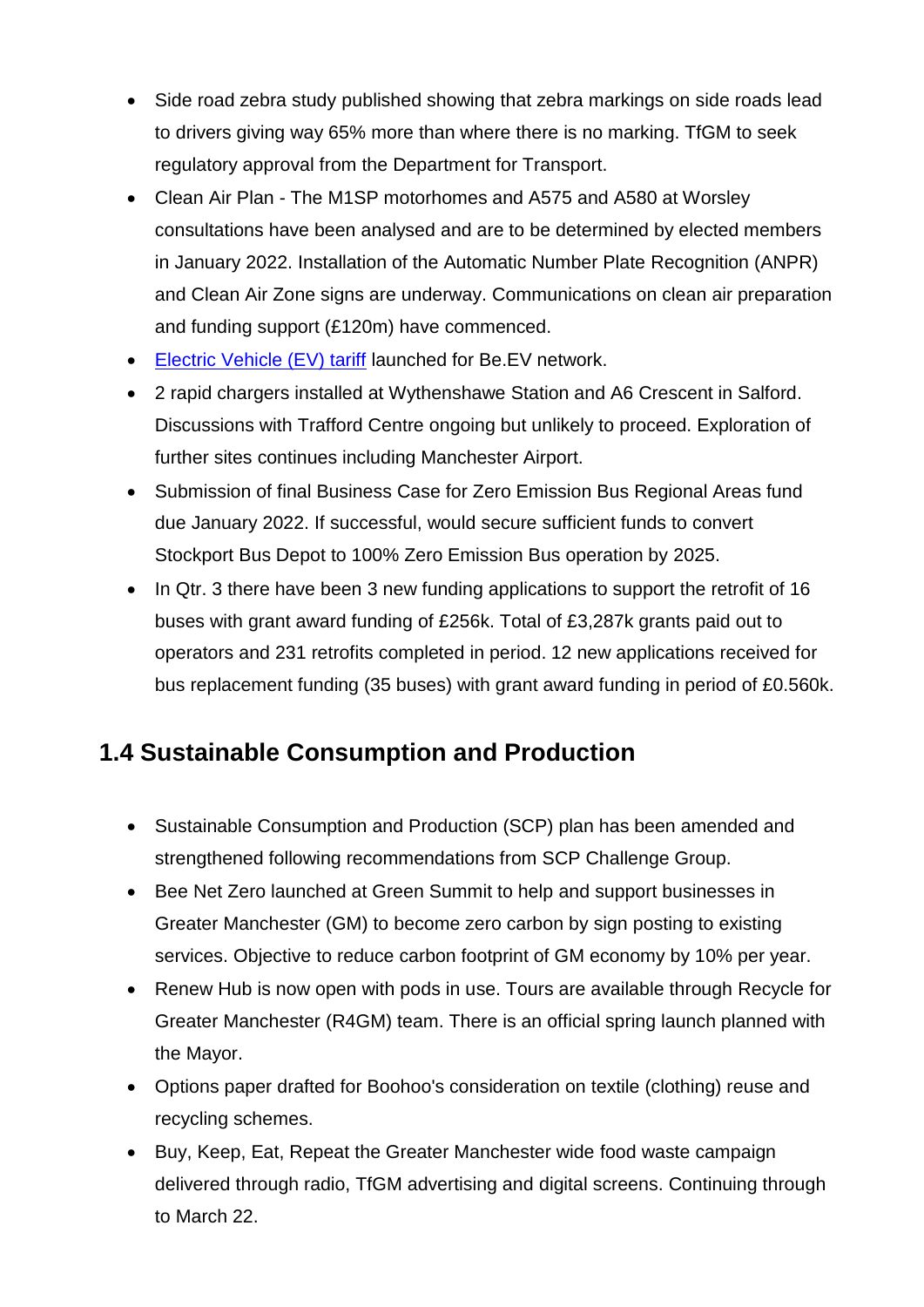- Discounted compost bokashi bin offer sold 500 bins to-date.
- Good Food Vision launched at GM Green Summit. Currently being developed to meet accessibility standards for launch on GM Green City website and wider circulation.
- One Bin project with University of Manchester (UoM) continuing with research into plastic waste sorting, tagging technologies of plastic packaging and development of collective business model.

## **1.5 Natural Environment**

- Draft Local Nature Recovery Strategy (LNRS) published as part of pilot report in Oct 21 alongside mapping outputs. GMCA response submitted to Defra consultation on roll-out of LNRS under Environment Act.
- Delivery of Peri Urban and ELM Partnership (EPIC) project and development of the Natural Environment Investment Readiness Fund pilot at Chat Moss in Salford ongoing.
- Draft Phase 3 Natural Course interim report submitted to the EU for review. Field sample locations and contractor agreed with Districts for study of micro plastic contamination of watercourses in GM. Approach agreed to deliver habitat improvements and flood risk mitigation at Stanney Brook, Rochdale. Reports outlining water governance approaches in Greater Manchester produced.
- Delivery of Biodiversity Net Gain (BNG) Off Site Study Implementation Plan actions is continuing. Natural Environment Investment Readiness Fund (NEIRF) round 2 bid in development with partners as part of Greater Manchester Environment Fund (GMEF) to support development of BNG off site market delivery mechanism and capacity.
- GMEF Support Officer recruited and Green Spaces Fund progressing. Green Recovery Challenge Fund (GRCF) projects are progressing well and preparing for evaluation/end of project reports.
- IGNITION spatial mapping planning tool to identify priority areas for green infrastructure implementation in development. Communications planning underway for end of project dissemination, including a final event in March 2022. Work is ongoing with United Utilities and Lead Local Flood Authorities on a business case for co-investment in a pipeline of Sustainable Drainage Systems (SuDS) installations.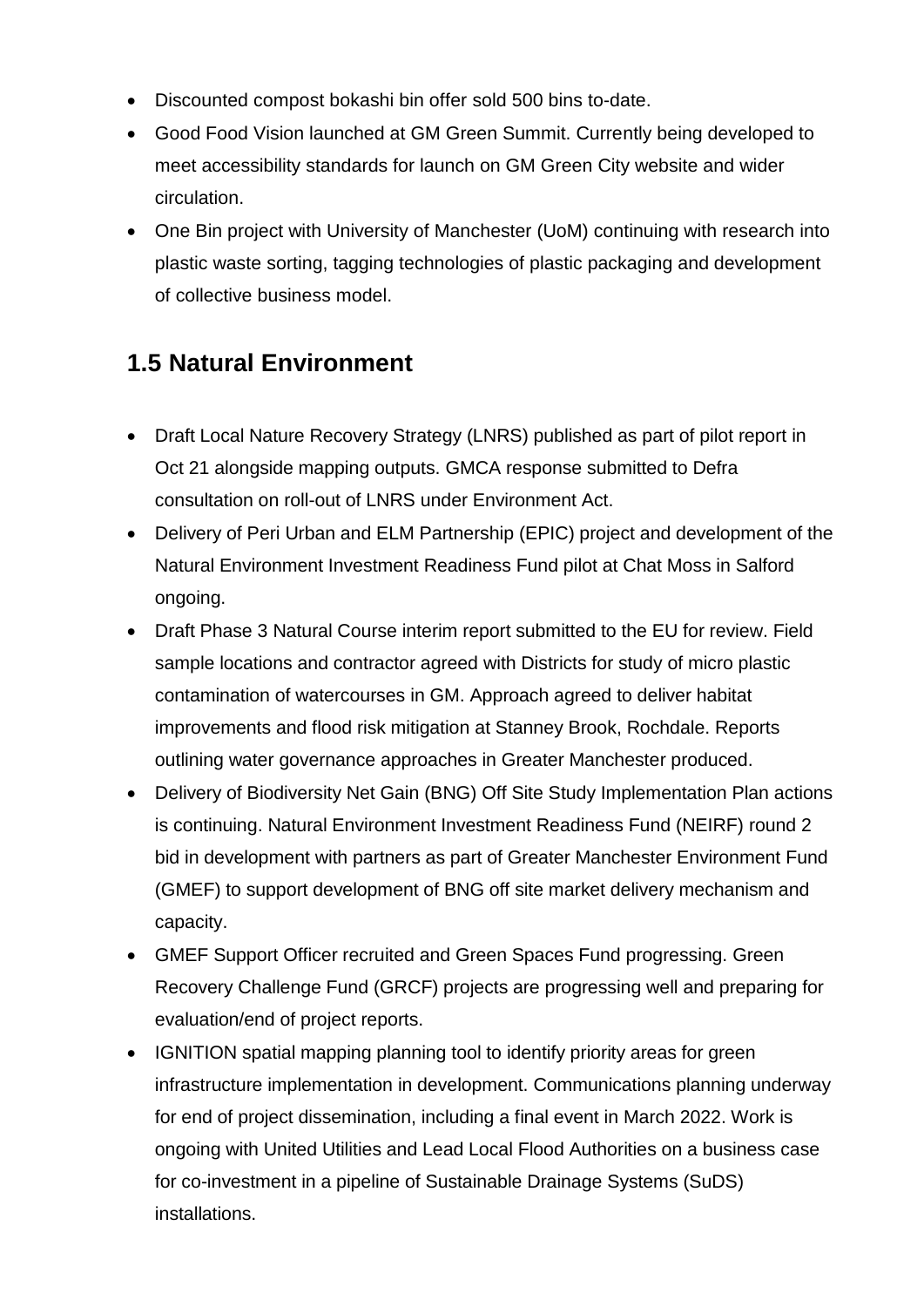Over 230 referrals received to date through Greater Manchester Green Social Prescribing Programme. There has been a drop off in referrals and participation going into Winter which will likely impact numbers until at least March 2022 when the weather improves.

## **1.6 Communications**

- Greater Manchester Green Summit delivered with over 850 attendees and 50+ exhibitor stalls. Twelve breakout sessions took place during the day, alongside two plenary sessions hosted by the Mayor. Feedback from attendees has been overwhelmingly positive. The live stream from the day is available on the [GMGreenCity website.](https://gmgreencity.com/gm-green-summit-2021/)
- COP26 Northwest programme of activity delivered with 881 visitors at events including online attendees. Events included COP26 Regional Roadshow, four roadshow flagship events and six site visits at strategic locations capturing carbon stories.
- GM Youth Combined Authority (YCA) Members represented at Greater Manchester Green Summit and COP26 in Glasgow. Emma Greenwood (YCA) agreed with Steve Rotherham (Liverpool Metro Mayor) to commit to a joint NW Youth Commission with GM playing a leading role. The YCA will be working with Grand Lyon (France) along with other European Cities on green issues.

## **2. KEY ANTICIPATED ACTION IN THE NEXT QUARTER**

As a priority, the following activities will be delivered in the next Quarter:

## **2.1 Energy supply**

- Complete Local Area Energy Planning (LAEP) Phase 2 delivery. Continue to finalise modelling for the remaining LAEPs (Phase 3) with completion programmed for the end of Apr 2022. A final report covering the whole of the GM region (10 LAs) to be produced by ESC by June 2022.
- Issue Go Neutral framework award letters. Prepare and issue pipeline summary slide packs and financial modelling tool to Districts and continue to support with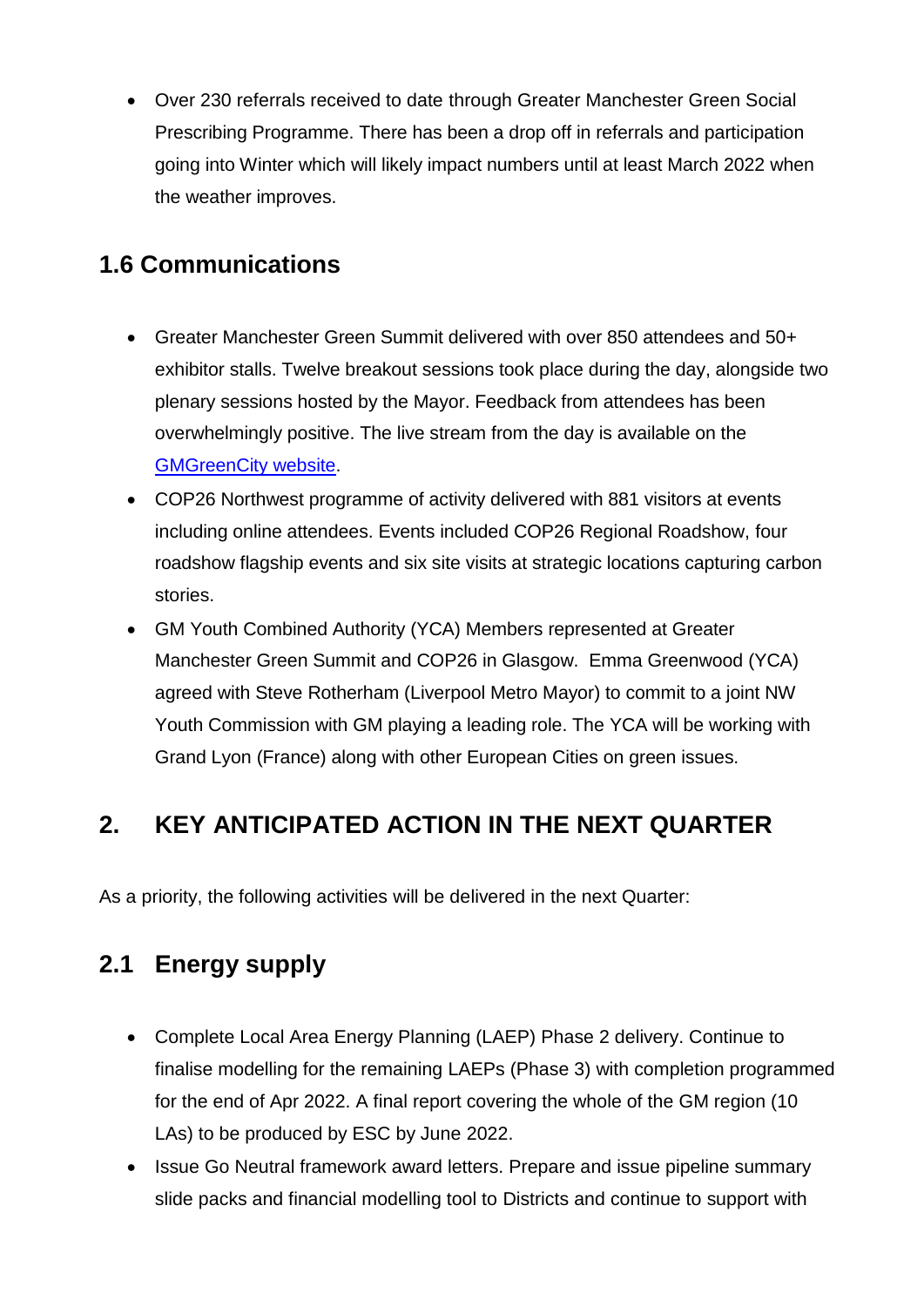preparation of portfolio of opportunities to tender via the call off framework. Complete evaluation of framework for its suitability for ERDF projects and support projects to run mini competitions. Publicise the framework to other public sector organisations.

- Appoint the Energy Innovation Agency (EIA) interim Chair, hold initial board meeting and agree Business Plan, and finalise contracts.
- Trafford Energy Park Planning process for the hydrogen scheme to continue with final determination due imminently. Decision on SIF application expected Feb 2022. Subject to successful outcome, work will commence on the research project.

#### **2.2 Buildings**

- Complete the procurement of Retrofit GM and undertake the kick-off meeting with the winning bidder. Publish the final Retrofit action and implementation plan and commence its delivery.
- Onboarding of additional delivery partners for Green Homes Grant to be completed via the NW Dynamic Purchasing System (DPS). All retrofit assessments to be completed for eligible residents before March 31st.
- Partners will focus on completing Public Sector Decarbonisation Scheme (PSDS) projects by 31st March 2022. If this is not possible, the extensions will be agreed subject to having a credible completion plan by 30th June 2022 in place.
- PSDS 3 Close out technical queries to PSDS 3 submission. Decision on PSDS 3 application expected February 2022. Subject to successful programme, legal agreements will be prepared.
- Research with private rented sector stakeholders for Good Landlord Scheme to be completed and budget allocations agreed.

#### **2.3 Transport**

 Publish update on commitment to complete 100km of the Bee Active network. Secure new capital funding from DfT as part of Active Travel Fund, Social Prescribing and Mini Hollands projects.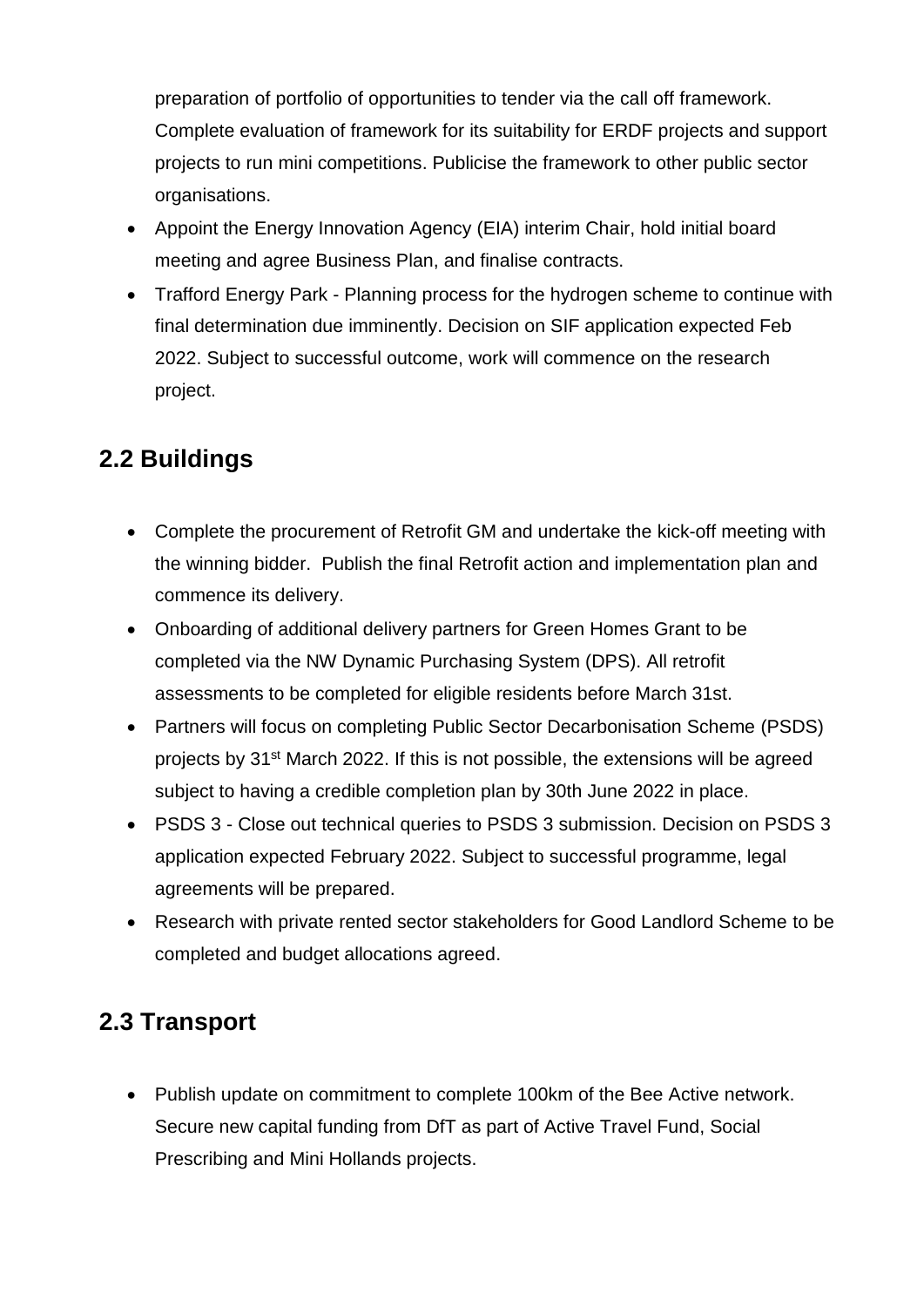- The findings of the Clean Air Zone report which looked at concerns relating to the supply of Clean Air Zone compliant vehicles and people's ability to upgrade to be considered by Greater Manchester's Air Quality Administration Committee.
- Monitor network usage of Be.EV tariff and wider market tariffs.
- Commission two further rapid charging points and explore options for installation of remaining two chargers to complete funding requirements. Continue discussions with DFT regarding the On-Street Residential Charging Fund.
- Continue to engage with trade regarding the funding opportunities offered by the GM Clean Air Plan.
- Submit final Business Case to the DfT on Zero Emission Bus Regional Areas fund.
- Continue to administer the retrofit and replacement funds to bus operators. Complete the Clean Bus Technology Fund (CBTF) roll out.
- Ensure GM Freight Roadmap for reducing freight emissions meets requirements of 2040 framework.

## **2.4 Sustainable Consumption and Production**

- SCP Challenge group to prioritise Local Levers proposals which include sustainable procurement, waste management and local planning.
- Revised SCP plan to go to Combined Authority meeting in March 2022 for comments and approval.
- Bee Net Zero expansion to offer further support to businesses including switching to renewable energy, transitioning to Electric Vehicles, improving energy efficiency and driving down emissions.
- Click and collect online sales system to be launched for goods sold through Renew shops.
- Preferred options from textiles options paper to be developed into a fully researched and costed proposal with Manchester Metropolitan University (MMU), Boohoo and other partners.
- Commence 'Plan Your Scran' messaging targeting a younger audience through social media and Instagram reels as part of Buy Eat Keep Repeat campaign.
- Continue with compost bin campaign and provide communications toolkit to Districts.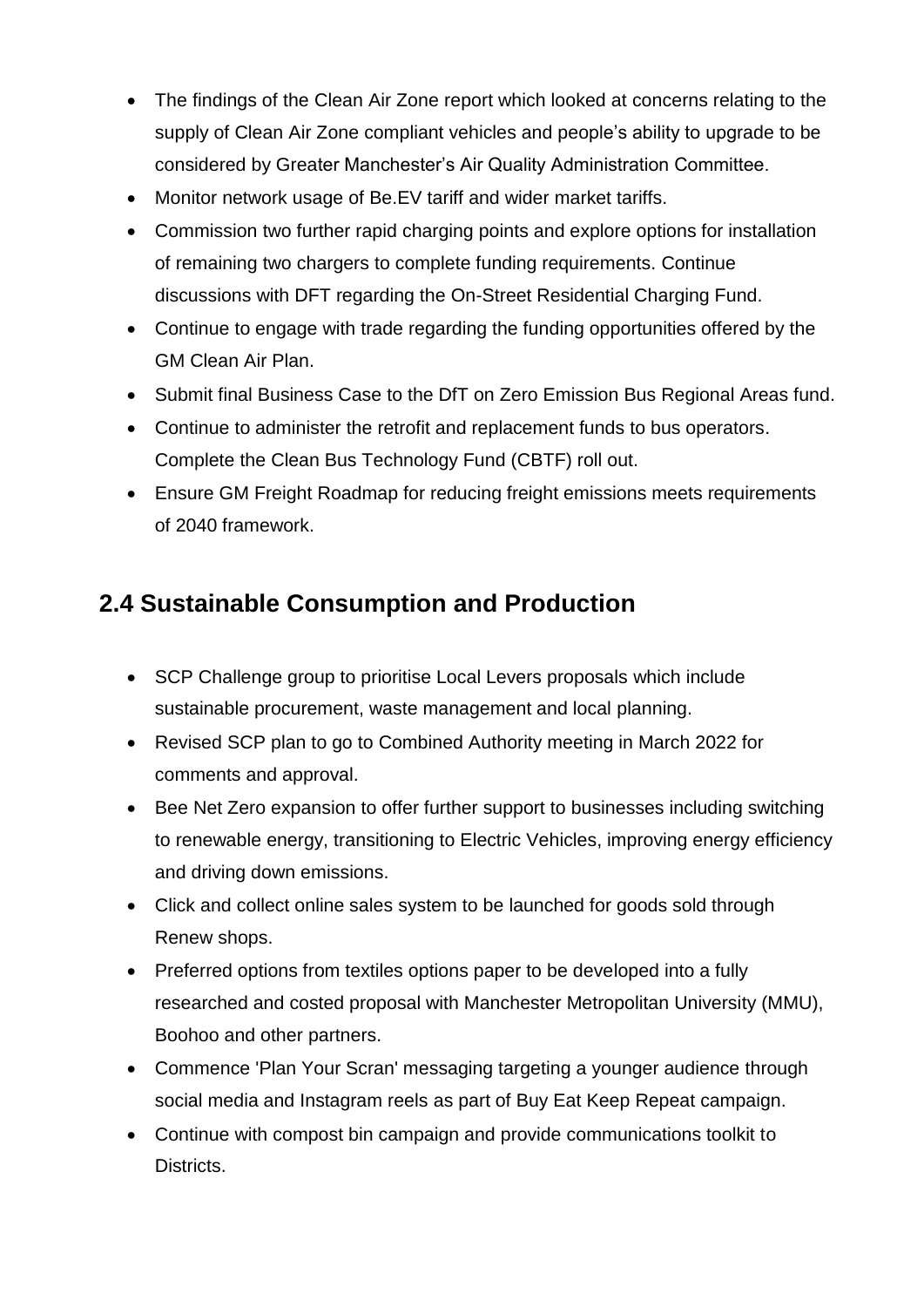- Renew compost expected to be on sale in Renew shops from March 2022 onwards.
- Launch Good Food vision on GM Green City website and continue to develop a work programme and toolkit.

### **2.5 Natural Environment**

- Initial preparation and scoping work for roll-out of LNRS.
- Continue to explore the opportunities to restore peatland across Greater Manchester and develop new land use approaches that result in reduced carbon emissions.
- Submit revised Phase 3 Natural Course Interim Report to the European Commission and begin work on Natural Course Phase 4 actions.
- Agree design of Stanney Brook improvement works, and agree baseline and storm sampling protocols as part of study of micro plastic study. Contribute to the draft River Basin Management Plan consultation.
- Strategic delivery of offset sites and habitat banks to be considered as part of BNG Off Site Needs and Supply Assessment and formal version of LNRS. Submit NEIRF Round 2 bid.
- IGNITION end of project event to take place end of March 2022. Publish feasibility report and business model reports.
- Expected to launch Green Spaces Fund April 2022 through GMEF and shovelready projects brochure to be published.
- Commence scoping of valuation study for Mayfield development to analyse how the development has delivered wider environmental net gain/natural capital value.
- Greater Manchester Green Social Prescribing (GMGSP) to support green and mental health providers to deliver green social prescribing programmes.

## **2.6 Communications**

- Commence planning for Greater Manchester Green Summit 2022 including development of a sponsorship package as a priority.
- Support COP hybrid decarbonisation event funded by SSE and organised by Green TV to be held in June 2022 at Museum of Science and Industry (MOSI). Expected audience of 200 plus virtual.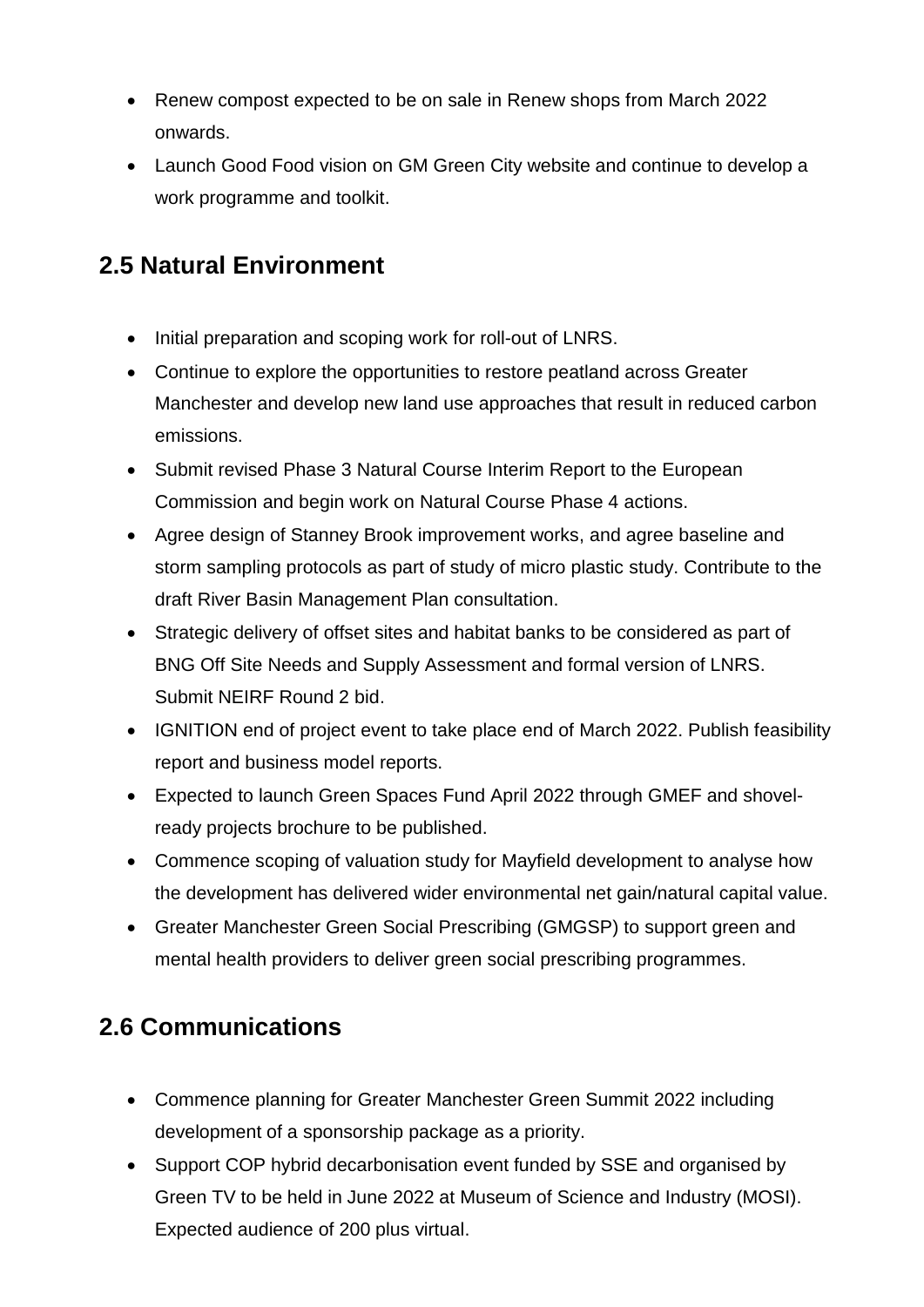- Complete schools web platform trial on Greater Manchester Pilot schools to sense check usability and outcomes. The next stage (pending grant funding) is to expand wider across the city-region.
- Follow up communication and engagement activity with Global Action Plan School [Climate Action Planner.](https://www.transform-our-world.org/climate-action-planner?utm_source=profile&utm_campaign=gmca&utm_id=external)

#### **3. IDENTIFIED RISKS AND EMERGING ISSUES**

3.1 Officers and sub-groups have identified a number of risks to existing, and particularly future, programme delivery. Mitigation of these risks, as far as possible, will be managed by the responsible Accountable Body.

In terms of the priorities set out in the 5 Year Plan, the following areas remain flagged as "red", see Annex 01 (5 Year Environment Plan Performance Overview).

#### **Key risks:**

 **Failure of the 5 Year Environment Plan to achieve a step change in reducing carbon emissions**. To achieve the 2038 mission, the 5 Year Environment Plan outlines our 'fair' carbon budget contribution of 67 mega tonnes for 20 years (2018-2038). The critical focus is not exceeding our total budget (67MtCO2). Across 2015-19, Greater Manchester's emissions are 9.9MtCO2 above the Tyndall budget, i.e. an additional 9.9MtCO2 savings need to be made on top of the Tyndall budget. This gap has been increasing year on year and the key point is that significant cuts must happen now. Action to reduce emissions is already being taken but under our current level of activity we will have exhausted our carbon budget in 6 years.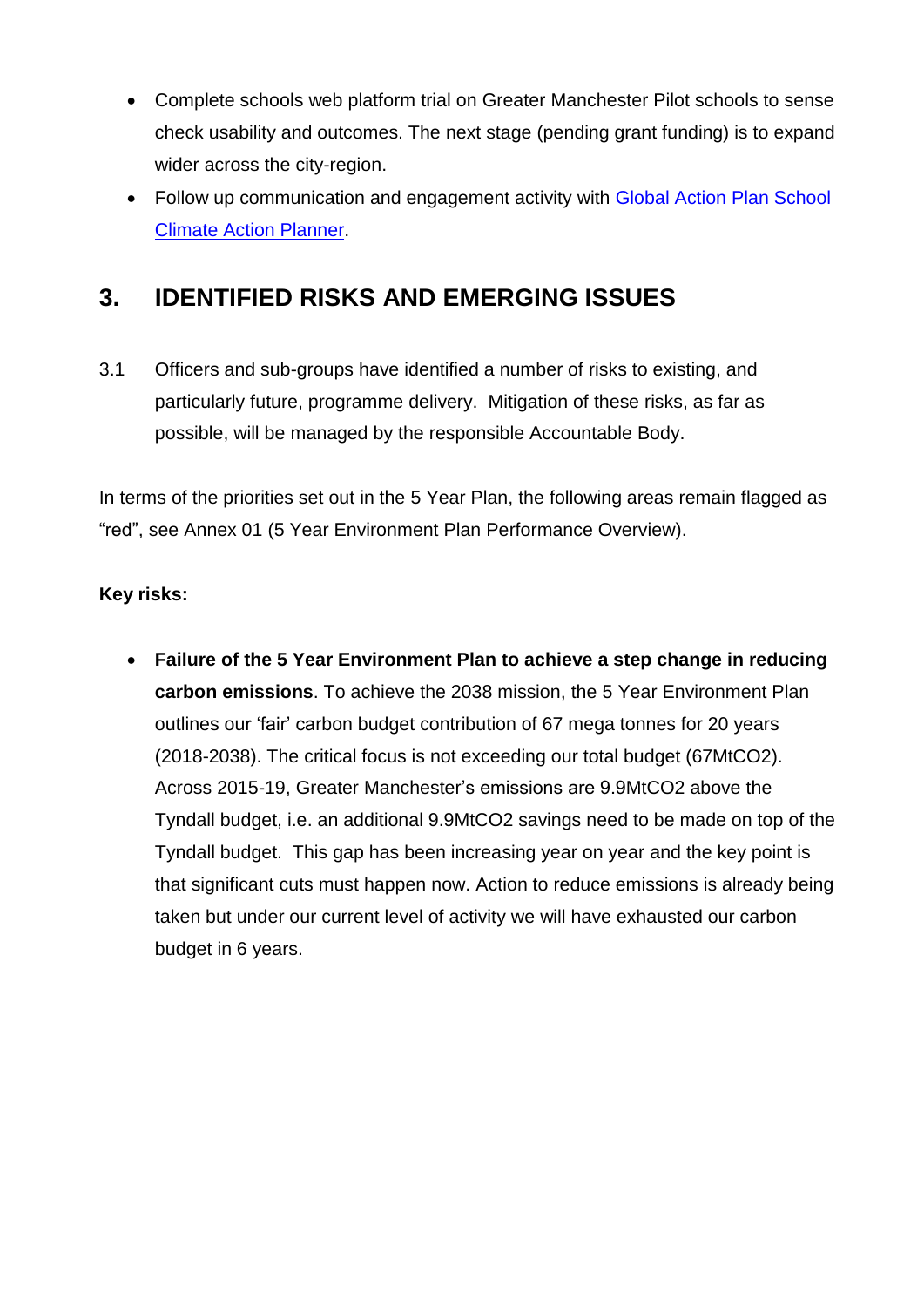

- **Failure to meet ambitious recycling and waste diversion targets**. Current household waste recycling rate is 48%. Verified figures for 2019/20 show no increase in recycling rate, remaining at around 48%. With diversion from landfill increasing to over 98%. Measures continue to be implemented to increase recycling rates at HWRCs and household kerbside recycling to deliver against 2025 target.
- **Failure to deliver Green Homes Grant (LAD)**. Agreement has been obtained from BEIS to extend the Green Homes Grant for phase 1B and phase 2 delivery to June 2022. Procurement exercise completed for additional delivery partners for Phase 2.
- **Level and depth of retrofit required to meet our overall ambitions is highly challenging.** The decarbonisation of GM homes through deeper whole house retrofit is being mitigated by the publication of a Retrofit Report that sets the priorities and framework for action and, as part of that the Retrofit Challenge Group along with the Retrofit Taskforce is focused on delivering home and building retrofit at scale. GM has also joined a consortium, led by the UK Green Buildings Council including West Yorkshire, London and the West Midlands and funded by Climate-KIC to develop proposals for city-led retrofit. Additionally, the GM Skills team have produced a Skills Action Plan which with the newly actioned Low Carbon Finance Challenge Group complements the exist building and energy Challenge Groups which manage the actions arising from the Greater Manchester Retrofit Task Force, Chaired by the Mayor.